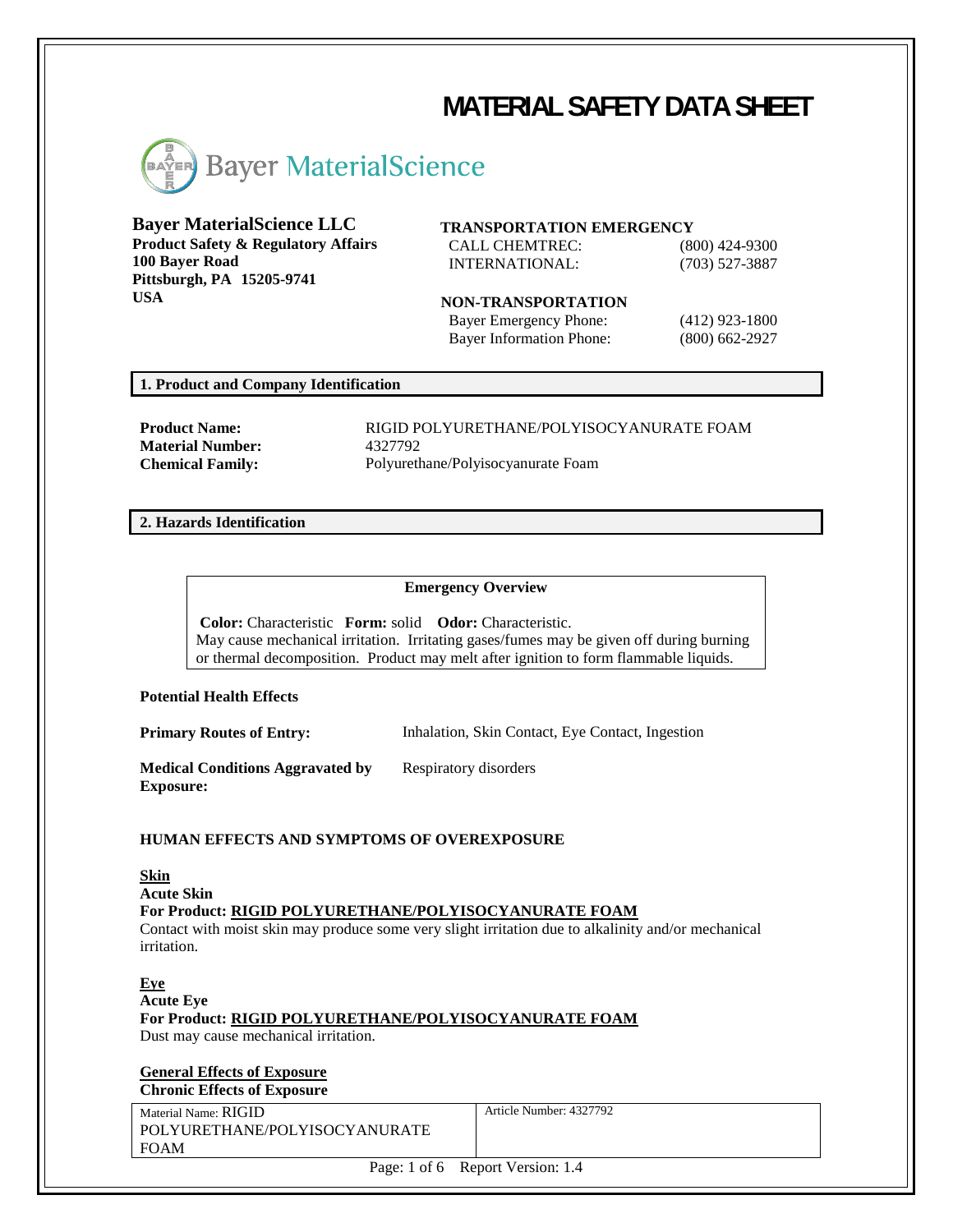# **For Product: RIGID POLYURETHANE/POLYISOCYANURATE FOAM**

Repeated or prolonged eye and/or skin contact with the dust generated from foam when cutting or molding may produce a dehydrating effect.

## **Carcinogenicity:**

No Carcinogenic substances as defined by IARC, NTP and/or OSHA

#### **3. Composition/Information on Ingredients**

#### **Hazardous Components**

This material is not hazardous under the criteria of the Federal OSHA Hazard Communication Standard 29 CFR 1910.1200.

# **4. First Aid Measures**

#### **Eye Contact**

In case of contact with the dust from this product, flush eyes with plenty of lukewarm water. Get medical attention if irritation develops.

#### **Skin Contact**

Get medical attention if irritation develops.

#### **Inhalation**

Move to fresh air in case of accidental inhalation of dust or fumes from overheating or combustion. Get medical attention if irritation develops.

#### **Ingestion**

If ingested, do not induce vomiting unless directed to do so by medical personnel. Get medical attention.

# **5. Fire-Fighting Measures**

**Suitable Extinguishing Media:** water, foam, dry chemical, carbon dioxide (CO2)

#### **Special Fire Fighting Procedures**

Firefighters should be equipped with self-contained breathing apparatus to protect against potentially toxic and irritating fumes. Toxic and irritating gases/fumes may be given off during burning or thermal decomposition.

#### **Unusual Fire/Explosion Hazards**

Product may melt after ignition to form flammable liquids.

#### **6. Accidental release measures**

#### **Spill and Leak Procedures**

Remove mechanically by a method that minimizes the generation of airborne dust (vacuum cleaner, wet mopping, etc.) Do not use compressed air for cleaning.

| Material Name: RIGID          |  |
|-------------------------------|--|
| POLYURETHANE/POLYISOCYANURATE |  |
| <b>FOAM</b>                   |  |

Article Number: 4327792

Page: 2 of 6 Report Version: 1.4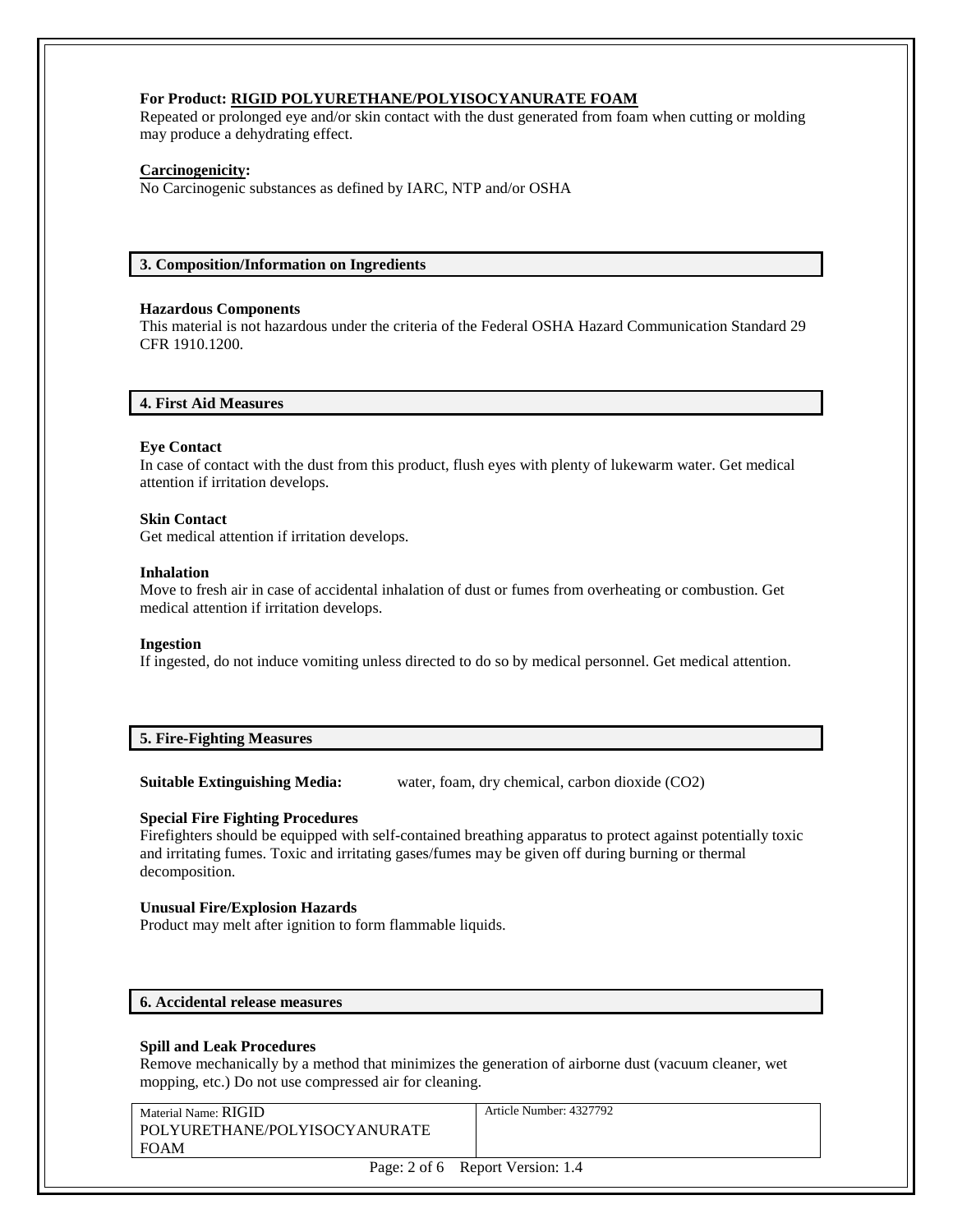# **7. Handling and Storage**

#### **Handling/Storage Precautions**

Avoid creating dust. Wash thoroughly after handling.

#### **Further Info on Storage Conditions**

Keep away from heat, sparks and open flames.

#### **8. Exposure Controls / Personal Protection**

Country specific exposure limits have not been established or are not applicable

#### **Industrial Hygiene/Ventilation Measures**

None required under normal conditions of use. During grinding or sanding, local exhaust ventilation should be used to maintain the dust levels below the exposure limit for nuisance particulates. If this product is heated, local exhaust ventilation must be used to maintain airborne levels below exposure limits for isocyanate vapors, amine vapors, or other decomposition products that may be present.

#### **Respiratory Protection**

None required under normal conditions of use., During grinding or sanding of this product, a particulate respirator may be used to control nuisance dust. Any time nuisance dust standards are exceeded a particulate respirator is required. When product is heated, local exhaust ventilation must be used to maintain airborne levels below exposure limits for isocyanate vapors, amine vapors, or other decomposition products that may be present. A supplied air respirator (either positive pressure or continuous flow type) is required if decomposition products are detected above their exposure limits.

#### **Hand Protection**

Canvas or cloth gloves

#### **Eye Protection**

safety glasses with side-shields.

#### **Skin and body protection**

No special skin protection requirements during normal handling and use.

#### **Additional Protective Measures**

Employees should wash their hands and face before eating, drinking, or using tobacco products. Educate and train employees in the safe use and handling of this product.

| 9. Physical and chemical properties   |                 |                         |
|---------------------------------------|-----------------|-------------------------|
|                                       |                 |                         |
| Form:                                 | solid           |                         |
| Color:                                | Characteristic  |                         |
| Odor:                                 | Characteristic  |                         |
| pH:                                   | Not Applicable  |                         |
| <b>Melting Point:</b>                 | Not Established |                         |
| <b>Boiling Point/Range:</b>           | Not Applicable  |                         |
| <b>Flash Point:</b>                   | not applicable  |                         |
| <b>Lower Explosion Limit:</b>         | Not Established |                         |
| Material Name: RIGID                  |                 | Article Number: 4327792 |
| POLYURETHANE/POLYISOCYANURATE         |                 |                         |
| <b>FOAM</b>                           |                 |                         |
| Page: $3$ of 6<br>Report Version: 1.4 |                 |                         |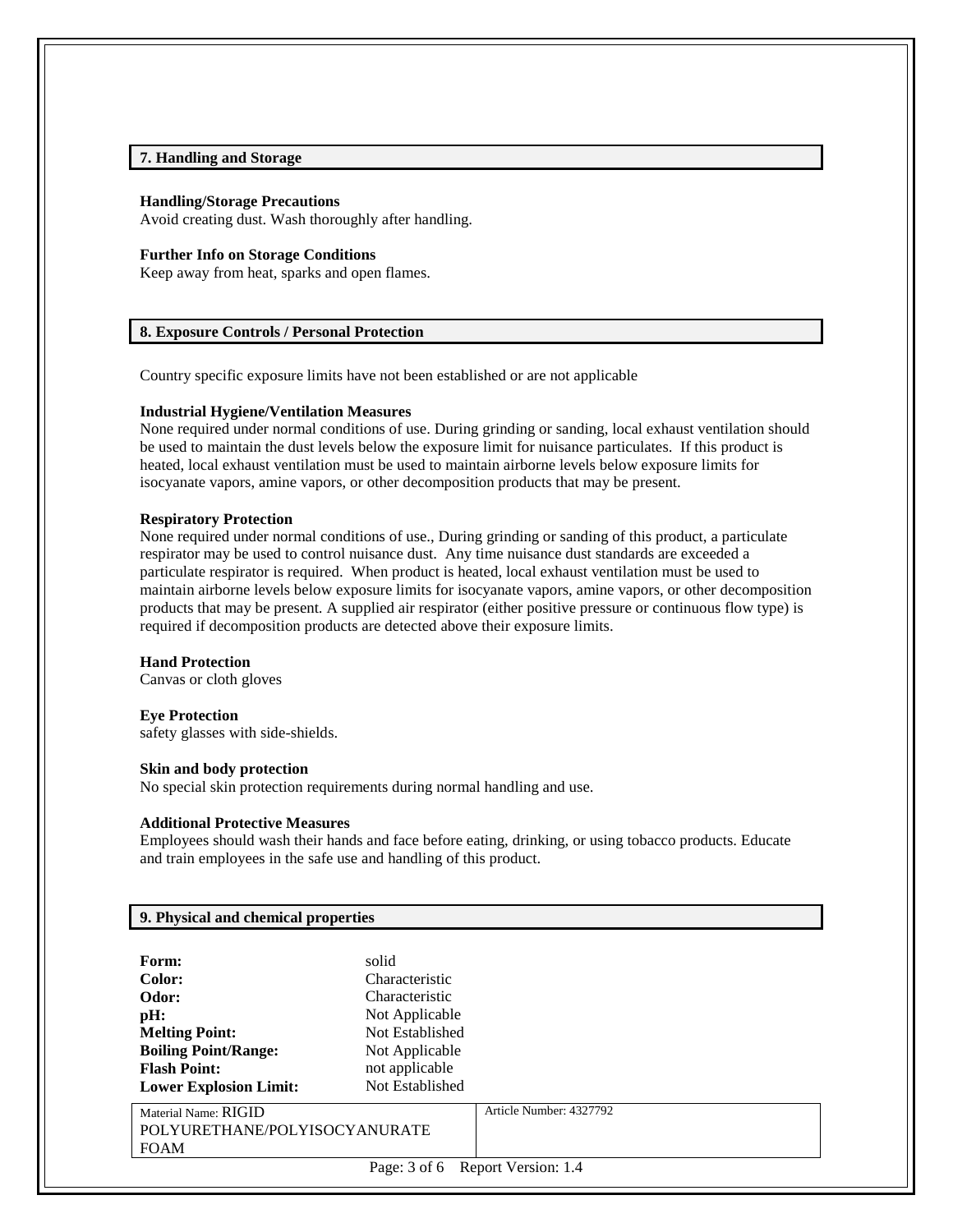**Upper Explosion Limit:** Not Established<br> **Solubility in Water:** Insoluble **Solubility in Water:** 

# **10. Stability and Reactivity**

#### **Hazardous Reactions**

Hazardous polymerization does not occur.

**Stability** Stable

**Materials to avoid** None known.

**Conditions to avoid**

None known.

## **Hazardous decomposition products**

By Fire and Thermal Decomposition: hydrocarbons, Carbon dioxide (CO2), carbon monoxide (CO), oxides of nitrogen (NOx), dense black smoke, depending upon product formulation may contain trace amounts of diphenylmethane diisocyanate (MDI), NO2 and hydrogen cyanide.

#### **11. Toxicological Information**

**No information available.**

**12. Ecological Information** 

**No information available.**

**13. Disposal considerations** 

#### **Waste Disposal Method**

Waste disposal should be in accordance with existing federal, state and local environmental control laws.

#### **14. Transportation information**

**Land transport (DOT) Non-Regulated**

**Sea transport (IMDG) Non-Regulated**

**Air transport (ICAO/IATA) Non-Regulated**

Material Name: RIGID POLYURETHANE/POLYISOCYANURATE FOAM

Article Number: 4327792

Page: 4 of 6 Report Version: 1.4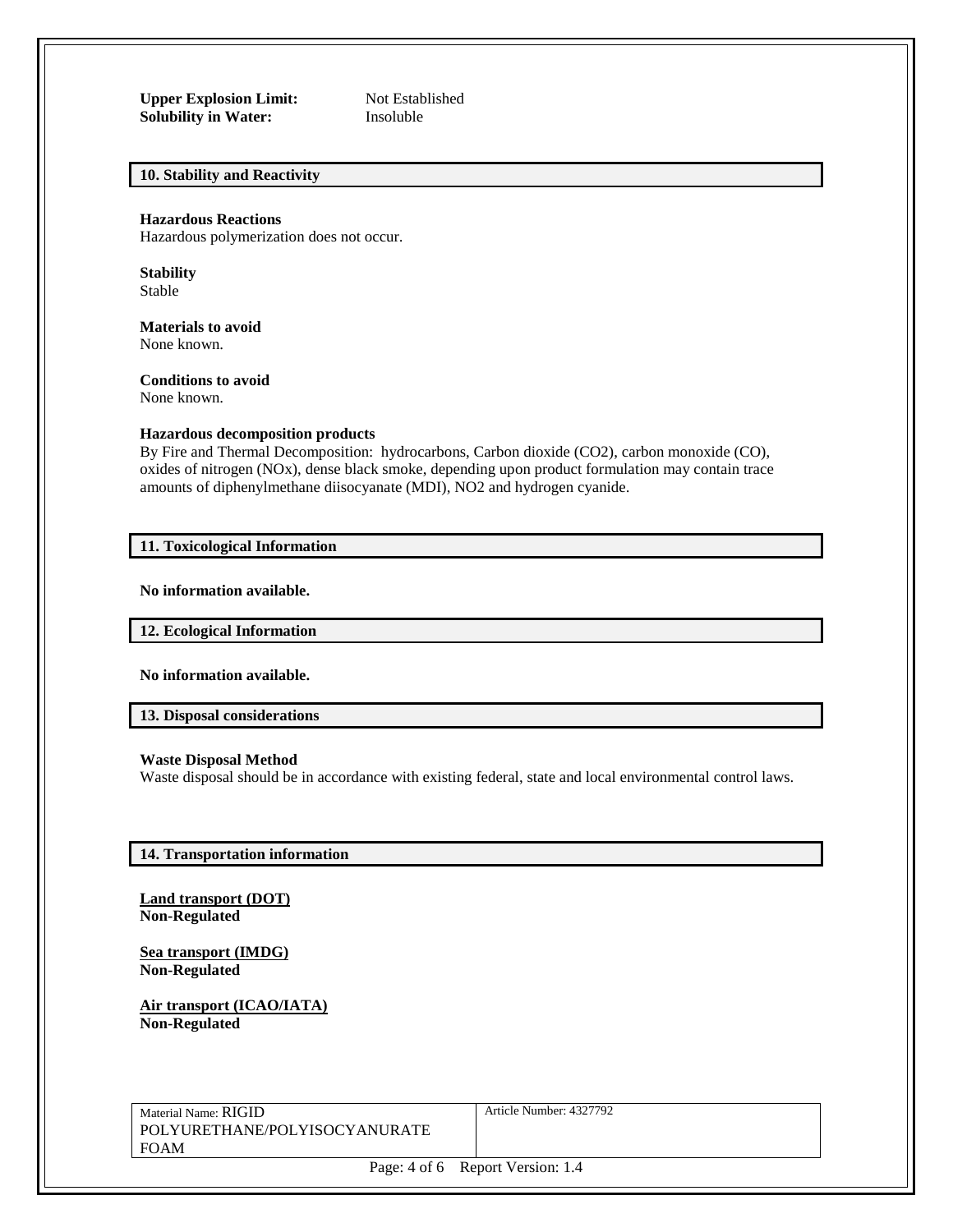**15. Regulatory Information** 

#### **United States Federal Regulations**

**OSHA Hazcom Standard Rating:** Non-Hazardous

**US. Toxic Substances Control Act:** Excluded: Article.

**US. EPA CERCLA Hazardous Substances (40 CFR 302): Components** None

#### **SARA Section 311/312 Hazard Categories:** Non-hazardous under Section 311/312

## **US. EPA Emergency Planning and Community Right-To-Know Act (EPCRA) SARA Title III Section 302 Extremely Hazardous Substance (40 CFR 355, Appendix A): Components** None

**US. EPA Emergency Planning and Community Right-To-Know Act (EPCRA) SARA Title III Section 313 Toxic Chemicals (40 CFR 372.65) - Supplier Notification Required: Components**

None

#### **US. EPA Resource Conservation and Recovery Act (RCRA) Composite List of Hazardous Wastes and Appendix VIII Hazardous Constituents (40 CFR 261):**

If discarded in its purchased form, this product would not be a hazardous waste either by listing or by characteristic. However, under RCRA, it is the responsibility of the product user to determine at the time of disposal, whether a material containing the product or derived from the product should be classified as a hazardous waste. (40 CFR 261.20-24)

#### **State Right-To-Know Information**

The following chemicals are specifically listed by individual states; other product specific health and safety data in other sections of the MSDS may also be applicable for state requirements. For details on your regulatory requirements you should contact the appropriate agency in your state.

# **Massachusetts, New Jersey or Pennsylvania Right to Know Substance Lists:**

**Weight % Components CAS-No.** 100% Polyurethane/Polyisocyanurate Foam

#### **California Prop. 65:**

To the best of our knowledge, this product does not contain any of the listed chemicals, which the state of California has found to cause cancer, birth defects or other reproductive harm.

|  | 16. Other Information |
|--|-----------------------|
|--|-----------------------|

| NFPA 704M Rating                 |  |  |                         |  |
|----------------------------------|--|--|-------------------------|--|
| Health                           |  |  |                         |  |
| <b>Flammability</b>              |  |  |                         |  |
| Material Name: RIGID             |  |  | Article Number: 4327792 |  |
| POLYURETHANE/POLYISOCYANURATE    |  |  |                         |  |
| <b>FOAM</b>                      |  |  |                         |  |
| Page: 5 of 6 Report Version: 1.4 |  |  |                         |  |